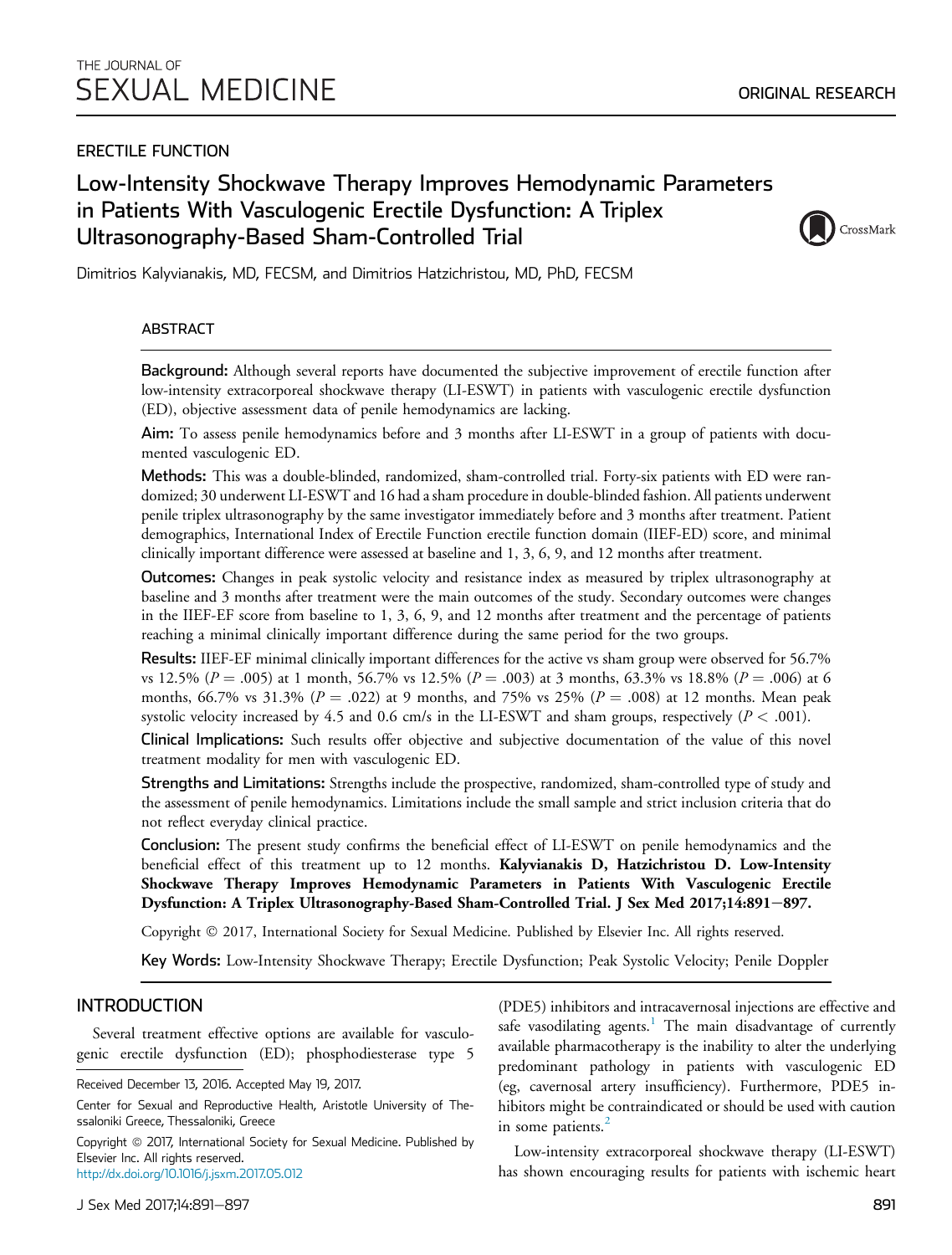disease,<sup>[3](#page-5-0)</sup> chronic diabetic foot ulcers, or wound healing.<sup>[4,5](#page-5-0)</sup> Basic research has shown that low-intensity shockwaves act by provoking microtrauma in the endothelium of the helicine arteries, leading to the release of angiogenic factors, such as nitric oxide synthase and vascular endothelial growth factor, and endothelial cell proliferation factors, such as proliferating cell nuclear antigen.<sup>[6,7](#page-6-0)</sup>

Recent sham-controlled clinical trials have reported subjective improvement in erectile function and systemic endothelial function measured by nocturnal penile tumescence and flowmediated dilatation, respectively. $8-10$  $8-10$  $8-10$  However, most of the published studies did not assess penile hemodynamics. The purpose of the study was to assess penile hemodynamics before and after LI-ESWT and subjective long-term improvement of erectile function.

### **METHODS**

We recruited men who a history of vasculogenic ED for at least 6 months. Diagnosis was based on sexual and medical history, clinical examination, and laboratory test results. Eligible subjects were at least 18 years old, had ED for at least 6 months, and were at least partial responders to PDE5 inhibitors (able to penetrate at least half the time while taking a PDE5 inhibitor). For inclusion in the study, after a 4-week washout period, the baseline International Index of Erectile Function erectile function domain (IIEF-EF) score had to be at least 6 (mild to moderate ED) to 21 (moderate and severe ED). Patients with no ED or with mild ED were excluded. All subjects had been in a stable heterosexual relationship with the same partner for more than 3 months. The exclusion criteria were radical prostatectomy; psychogenic ED; penile anatomic abnormalities; neurogenic ED; hormonal abnormalities; antiandrogen therapy; history of heart attack, stroke, or life-threatening arrhythmia within 6 months before enrollment in the study; and recovery from any cancer within the past 5 years. All patients accepted and signed the informed consent form for the study, which was approved by the institutional review board.

#### Study Sample

Sample size calculation was based on a difference of at least 3.5 in changes from baseline to month 12 in IIEF-EF score between the study groups, with 80% power and 5% statistical significance. The calculation assumes a common SD of the change of 3.5 and a ratio of 2:1 between the groups. A two-group t-test with a 0.05 two-sided significance level would have 80% power to detect the difference of at least 3.5 in IIEF-EF score between groups when the sample sizes were 15 for the sham group and 30 for the active treatment group.

#### Study Protocol

The study consisted of the following phases. The screening phase included a 4-week run-in phase of using PDE5 inhibitors to identify at least partial response to PDE5 inhibitors. Subjects who met the inclusion criteria underwent a 4-week PDE5 inhibitor washout period and completed the IIEF questionnaire, and data were selected by a research assistant. At the end of the washout phase, eligible patients underwent triplex ultrasonography of the cavernosal arteries by the same investigator to assess penile hemodynamics.<sup>[11](#page-6-0)</sup> All patients were blindly randomized to one of two active treatment groups or to a sham control group. The groups were marked as A, B, and C, two of which indicated active treatment groups and one of which indicated a sham control group. The treatment protocol was applied by two investigators in double-blinded fashion and included biweekly treatment sessions at the first, second, third, seventh, eighth, and ninth weeks after the washout period, for a total of 12 treatments (sessions). All patients underwent penile triplex ultrasonography by the same investigator at baseline and 3 months after treatment. Side effect profile was assessed at every visit during the treatment period, and the IIEF score was assessed before and at 1, 3, 6, 9, and 12 months after treatment [\(Figure 1\)](#page-2-0).

#### Blinding and Randomization

Study procedures were identical for the active treatment and sham control groups, but the sham treatment was conducted using a distinctively designed shockwave applicator. The sham shockwave applicator contained an element that blocked delivery of shockwaves. The two types of shockwave applicator (active and sham) looked identical. All patients were blindly randomized using specific computer software into one of two active treatment groups or into a sham control group in a 2:1 ratio, respectively.

#### LI-ESWT Methodology

We applied a standard commercial gel normally used for sonography on the subject's penis and on the membrane of the shockwave applicator. The treatment included a standard protocol of 300 shocks to each treatment location (three locations on the penile shaft and two locations on the penile crura for a total of 1,500 shocks) using a specialized focused shockwave probe (Omnispec ED1000, Medispec Ltd, Yehud, Israel) as described in previous studies.<sup>[9,10](#page-6-0)</sup> The treatment was performed at an energy intensity of 0.09 mJ/mm<sup>2</sup>; the energy level was automatically predetermined by the device. The treatment was performed at an energy intensity of 0.09 mJ/mm<sup>2</sup> and frequency of 160 pulses/min. Each treatment session lasted approximately 20 minutes without local or systemic analgesia.

#### Penile Triplex Ultrasonography Protocol

Penile triplex ultrasonography was performed (BK Flex Focus 400, BK Ultrasound, Peabody, MA, USA) to assess penile hemodynamics at baseline and 3 months after the final LI-ESWT treatment. The test was performed as follows: 0.5 mL of vasoactive agent (tri-mix solution) was injected into the corpus cavernosum and the time of injection was recorded. Then, the ultrasound B-mode probe was placed on the left and right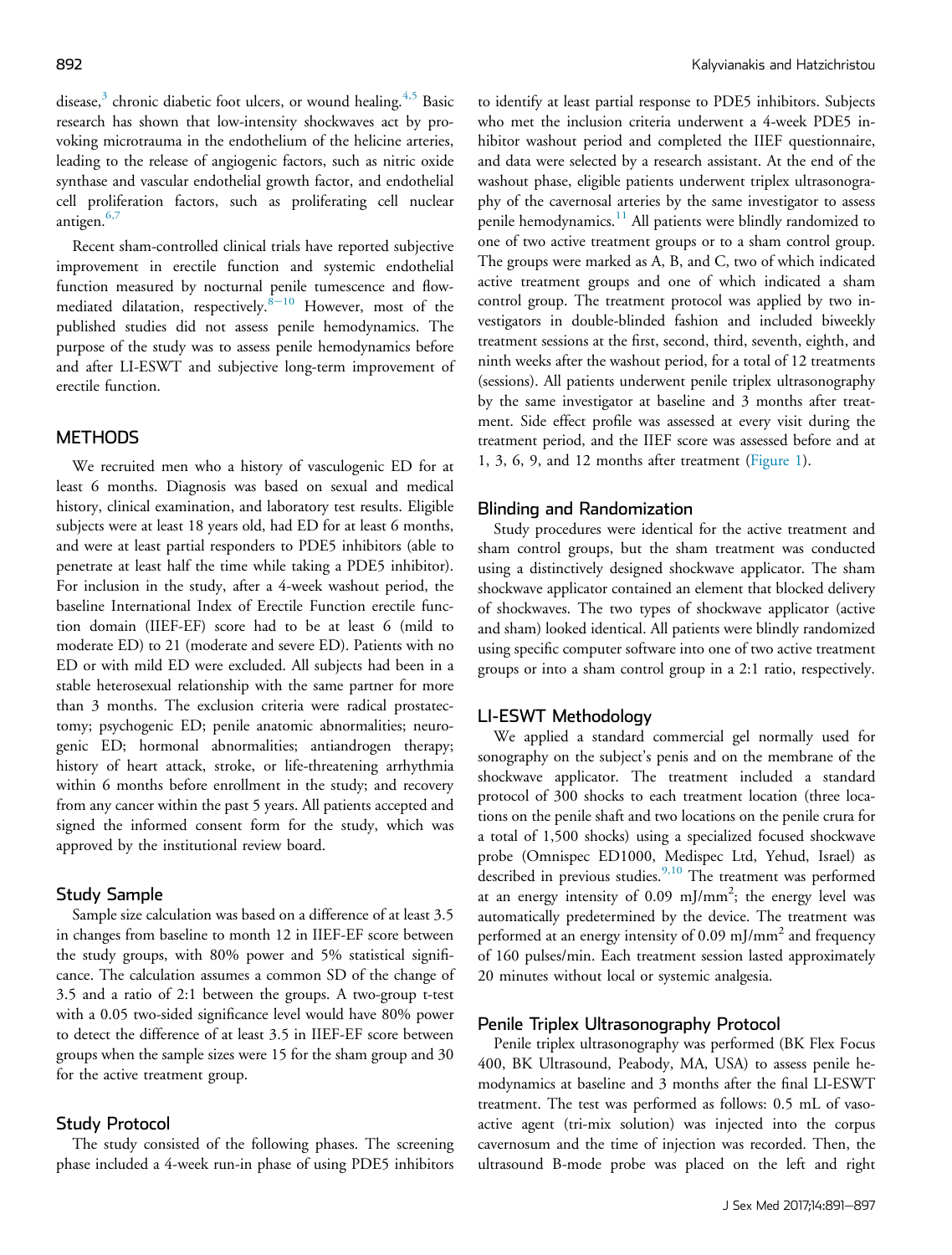<span id="page-2-0"></span>

Figure 1. Study flowchart. EHS = Erection Hardness Scale; IIEF = International Index of Erectile Function; IIEF-EF = International Index of Erectile Function erectile function domain;  $m =$  months; PDE5i = phosphodiesterase type 5 inhibitor; Us = ultrasonography.

cavernous arteries. By shifting to Doppler mode, focusing the cursor, and adapting a right angle at 60°, the systolic and enddiastolic velocities (centimeters per second) were determined. Doppler angle was not changed during the evaluation. An evaluation of peak systolic velocity (PSV) to end-diastolic velocity blood flow with automatic calculation of the resistance index (RI) at various time points was followed for up to 30 minutes. Flow measurements were performed at 5, 10, 15, and 20 minutes, reserving a measurement at 30 minutes for patients who did not achieve adequate penile hardness or a purely erectile response; in such cases, re-dosing with 0.5 mL of tri-mix solution was followed and all measurements were repeated. The highest values achieved were reported.

#### Main Outcome Measures

Changes in PSV and RI as measured by triplex ultrasonography at baseline and 3 month after treatment were the main outcomes of the study. The IIEF-EF score was used to evaluate erectile function. Improvement in IIEF-EF score from baseline to 12-month follow-up; the minimal clinically important difference in IIEF-EF score; and a change in IIEF-EF score equal to or greater than 2, 5, and 7 points for mild, moderate, and severe ED, respectively, were measured.<sup>[12](#page-6-0)</sup>

#### Statistical Analysis

Data were analyzed using IBM SPSS Statistics 20.0 (IBM Corp, Armonk, NY, USA). Normality of measurements for PSV, RI, and IIEF-EF score was tested using the Shapiro-Wilk test to establish that normality was not violated in most cases. Parametric tests and models were used for analyses of the data. Study parameters were summarized in tables by treatment and presented as mean  $\pm$  SD, median  $\pm$  range, or frequency (percentage) according to the distribution of the parameter. Comparative analysis of baseline characteristics was applied using the twosample t-test or median test for quantitative parameters and

the  $\chi^2$  test for categorical parameters. The repeated measures general linear model was applied for analyzing the difference in IIEF-EF scores and changes from baseline between treatments. Changes from baseline in PSV and RI were analyzed within each treatment using paired-samples t-test. The level of significance for all analyses was set at 5%.

#### **RESULTS**

Fifty-nine patients were screened; 46 who met the inclusion criteria were randomized into groups. All 46 patients completed the study; the sham control group and the active treatment group consisted of 16 and 30 randomly assigned patients, respectively. [Table 1](#page-3-0) presents the baseline characteristics of the two study groups.

#### IIEF-EF Score Changes

At baseline and 1, 3, 6, 9, and 12 months after the last treatment, the IIEF-EF scores in the active treated group were  $13.8 \pm 3.6$ ,  $18.46 \pm 3.6$ ,  $18.46 \pm 3.5$ ,  $19.0 \pm 3.3$ ,  $18.63 \pm 3.0$ and  $19.1 \pm 2.8$ , respectively. The IIEF-EF scores in the sham group were  $14.6 \pm 3.4$ ,  $16.43 \pm 3.5$ ,  $15.93 \pm 3.6$ ,  $16.12 \pm 2.6$ ,  $16.00 \pm 3.0$ , and  $16.00 \pm 2.8$  [\(Figure 2\)](#page-3-0). One patient achieved an IIEF-EF score of 26 (no ED). We tested whether there were significant differences among the six repeated measurements of IIEF-EF score over time. The model showed no difference for the pretreatment measurement between the two groups  $(P = .475)$ . In addition, the difference in the mean IIEF-EF score the first month after treatment showed a tendency toward significance ( $P = .072$ ) but became significant between the two groups after month 3 ( $P = .02$ ), whereas after months 6, 9, and 12 months the differences were highly statistically significant  $(P < .01$  for all comparisons).

A minimal clinically important difference of the IIEF-EF score for the active treatment vs sham group was 56.7% vs 12.5%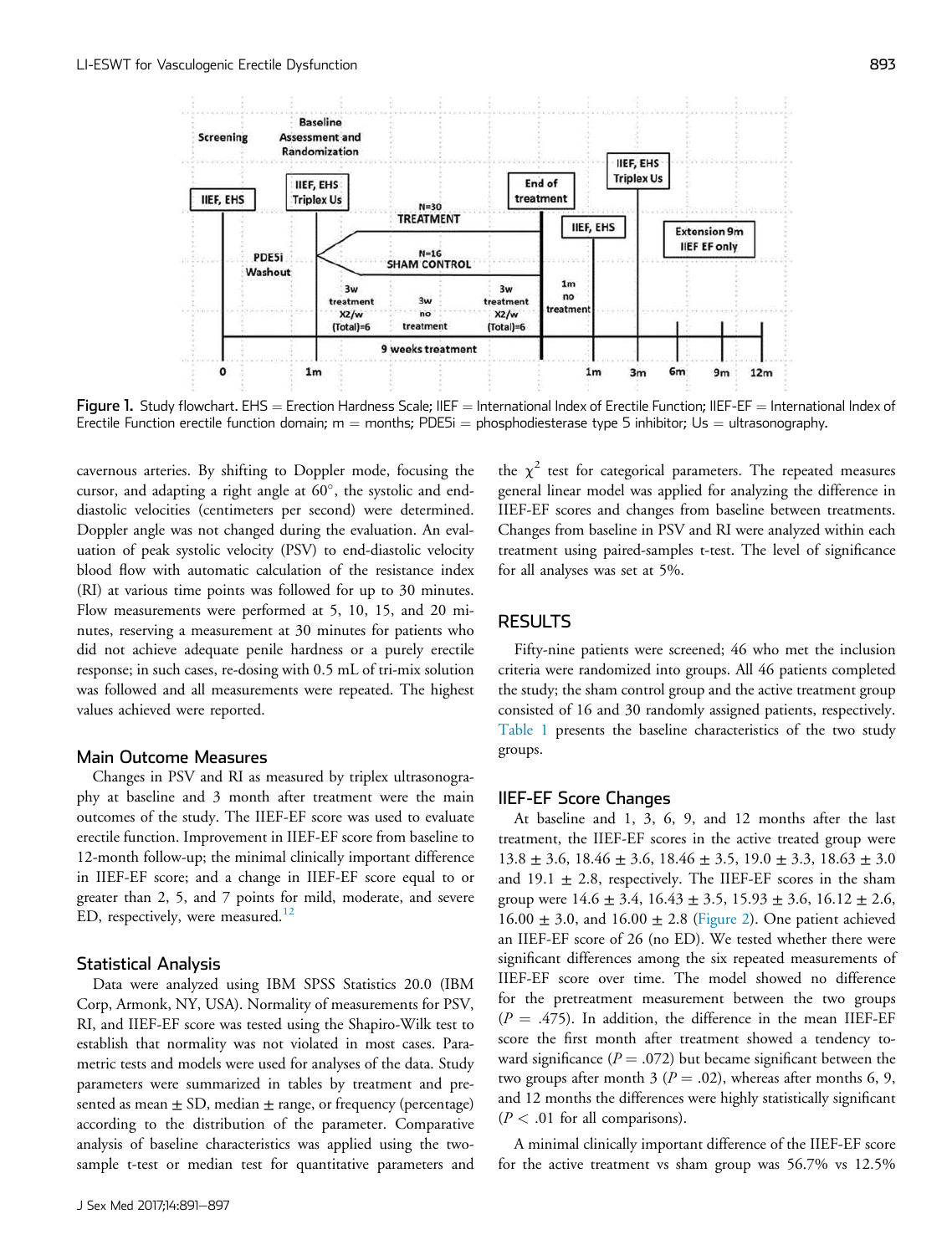<span id="page-3-0"></span>

|  |  |  |  |  | Table 1. Baseline characteristics of study population at randomization (no phosphodiesterase type 5 inhibitor use) |  |  |  |  |  |
|--|--|--|--|--|--------------------------------------------------------------------------------------------------------------------|--|--|--|--|--|
|--|--|--|--|--|--------------------------------------------------------------------------------------------------------------------|--|--|--|--|--|

|                                     |                 | $\cdots$        |                  |
|-------------------------------------|-----------------|-----------------|------------------|
|                                     | Sham            | Treatment       | $P$ value        |
| Men, n                              | 16              | 30              |                  |
| Age (y), median (range)             | $55.1(38 - 72)$ | $53.0(31 - 72)$ | $.52^{\dagger}$  |
| $ED(y)$ , median (range)            | $5.5(1-15)$     | $5.5(1-20)$     | 199.             |
| Concomitant condition, %            |                 |                 |                  |
| Cardiovascular risk factors*        | 56.3            | 50              | .69 <sup>5</sup> |
| Diabetes mellitus                   | 37.5            | 26.7            | .45 <sup>5</sup> |
| IIEF-EF domain score, mean $\pm$ SD | $14.6 \pm 3.4$  | $13.8 \pm 3.6$  | .47‡             |
| EHSG score, mean $\pm$ SD           | $2.75 \pm 0.45$ | $2.95 \pm 0.41$ | .70 <sup>‡</sup> |
| PSV (cm/s), mean $\pm$ SD           | $30.7 + 3.55$   | $31.1 \pm 3.23$ | $.70*$           |
| EDV (cm/s), mean $\pm$ SD           | $5.95 \pm 1.87$ | $5.86 \pm 1.65$ | $.86^{\ddagger}$ |
| RI, mean $\pm$ SD                   | $0.81 \pm 0.07$ | $0.80 \pm 0.05$ | $.53^{\ddagger}$ |

 $ED =$  erectile dysfunction; EDV = end-diastolic velocity; EHSG = Erection Hardness Grading Scale; IIEF-EF = International Index of Erectile Function erectile function domain;  $PSV =$  peak systolic velocity;  $RI =$  resistance index.

\*Including at least one of the following: hypertension, metabolic syndrome, obesity, smoking, and hypercholesterolemia.

†By median test.

‡ By Student t-test.

 ${}^5$ By  $\chi^2$  test

 $(P = .005)$  at 1 month, 56.7% vs 12.5%  $(P = .003)$  at 3 months, 63.3% vs 18.8% ( $P = .006$ ) at 6 months, 66.7% vs 31.3% ( $P = .022$ ) at 9 months, and 75% vs 25% ( $P = .008$ ) at 12 months ([Figure 3\)](#page-4-0).

#### Penile Hemodynamics Changes

Penile triplex ultrasonographic measurements were used as an objective method to assess penile hemodynamics before and 3 months after treatment. The mean change of PSV was 4.5 and 0.6 for the treatment and sham-control groups, respectively, from baseline to 3 months after the last treatment [\(Table 2](#page-4-0)). The mean change of the RI was  $0.04$  and  $-0.01$  for the treatment and placebo groups, respectively, from baseline to 3 months after treatment. We tested whether there was a significant difference between baseline and post-treatment PSV and RI. P values were greater than .05 for the sham control group and less than 0.001 for the active group. Individual plots describing maximal PSV at baseline and at 3-month follow-up clearly showed an



Figure 2. Twelve-month FU of International Index of Erectile Function erectile function score. All analyses were done using Student t-test.  $FU =$  follow-up;  $M =$  month. Figure 2 is available online at [www.jsm.jsexmed.org.](http://www.jsm.jsexmed.org)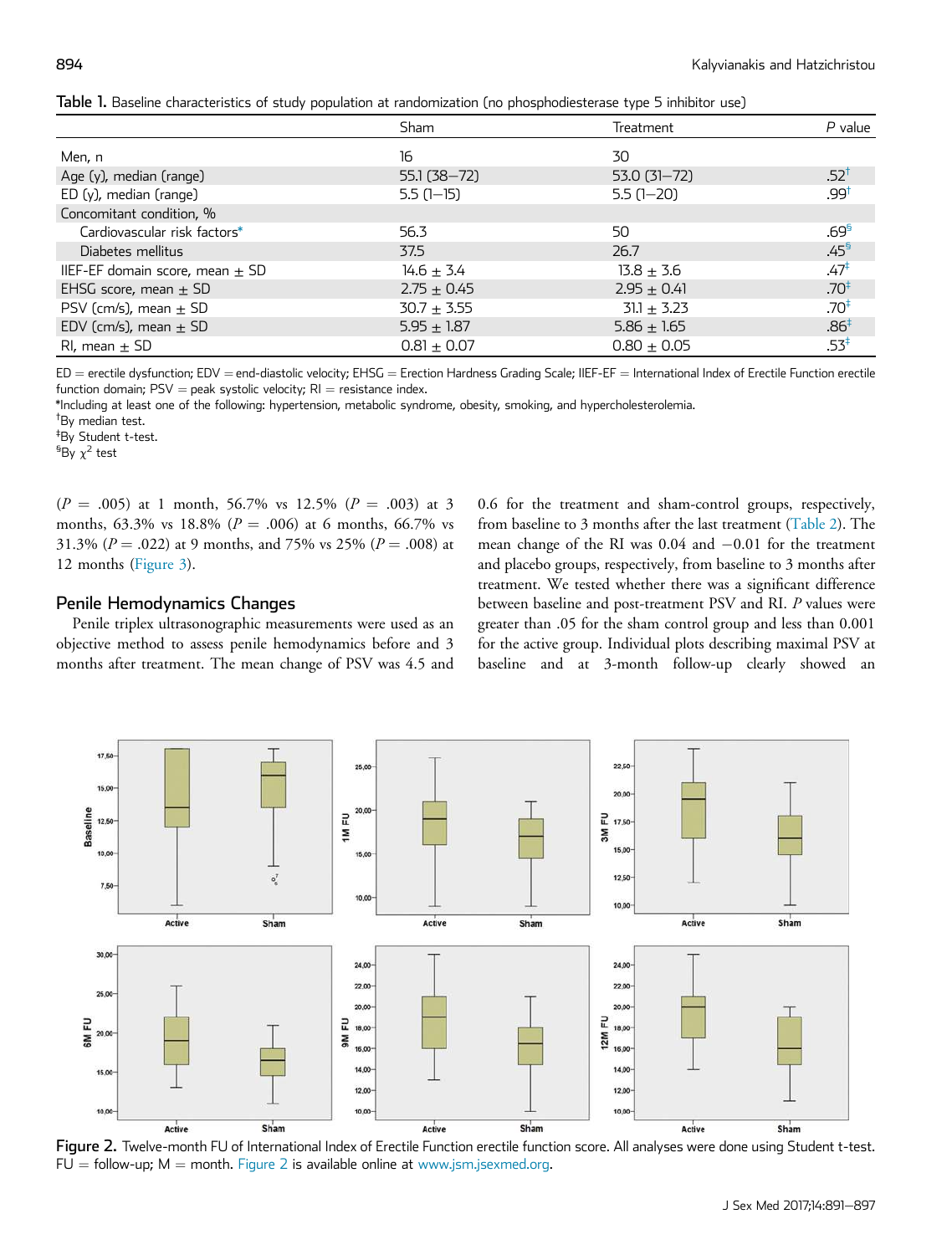<span id="page-4-0"></span>

Figure 3. IIEF-EF score MCID in active and sham groups at 1-, 3-, 6-, 9-, and 12-month follow-up visits (P  $<$  .02 by  $\chi^2$  test). IIEF- $EF =$  International Index of Erectile Function erectile function domain; MCID = minimal clinically important difference. Figure  $\frac{3}{5}$  is available online at [www.jsm.jsexmed.org](http://www.jsm.jsexmed.org).

improvement in arterial inflow in all but one patient in the active treatment group [\(Figure 4](#page-5-0)). No pain or any other side effect was observed in any patient.

#### **DISCUSSION**

During the past decade, the use of LI-ESWT has been added as novel therapy to the treatment algorithm of ED. The increased reports and clinical studies of this therapy have emphasized LI-ESWT as a therapeutic method for ED with great acceptance by the research community and patients. The positive treatment effect of LI-ESWT in patients with ED has been confirmed recently by the first meta-analyses on this method.<sup>[13,14](#page-6-0)</sup> Nevertheless, in all studies included in these meta-analyses, the treatment benefit of LI-ESWT was evaluated mainly by improvement in IIEF score, a patient-reported assessment that is purely subjective.

The present study clearly demonstrated the beneficial effects of LI-ESWT on penile hemodynamics as measured by the most commonly performed diagnostic test for the diagnosis of vasculogenic ED. Our finding that PSV increased in all but one patient in the active group strengthens the clinical evidence that LI-ESWT improves penile hemodynamics. The main disadvantages of penile duplex ultrasonography include operator dependence and inadequate smooth muscle relaxation; all hemodynamic assessments were performed by the same experienced investigator using a standardized protocol $11$  and adapting the re-dosing principle to achieve maximum smooth muscle relaxation. The scheme of the shockwave therapy was the same as that used in cardiology<sup>[15](#page-6-0)</sup> and that used in all published randomized control trials for the treatment of ED. Such methodology allows comparison of the present data with previously published data. The present results were consistent with those of previous studies for changes in IIEF-EF score.<sup>[11](#page-6-0)</sup> An important finding of our study is that IIEF score and PSV increased significantly at 3 months in a linear fashion. Patients with no improvement in IIEF score had no improvement in PSV. The increase in IIEF-ED score remained statistically significant even at 12-month follow-up in the active treatment group, clearly showing the long-term benefit of LI-ESWT.

The concept of improving endothelial function and neovascularization using low-intensity shockwave energy is not new.<sup>[16](#page-6-0)</sup> Well-established therapeutic protocols have been established in cardiology and diabetology to exploit this application.[15,17,18](#page-6-0) In sexual medicine, the application of LI-SWT is a novelty and emerged by the unmet need for a nonpharmaceutical therapy that could be used to supplement exist-ing modalities.<sup>[10](#page-6-0)</sup> Unfortunately, existing treatments for ED offer only temporary symptomatic relief and none are curative. Targeting the etiology of ED is an extremely demanding clinical feat that appears to be served satisfactorily by LI-ESWT. In particular, clinical researchers have shown an overall improvement in IIEF score and a very high rate of conversion of non-responders to PDE5 inhibitors after application of LI-ESWT.<sup>[8,10](#page-6-0)</sup> Although the exact mode of action of LI-ESWT is not known, it appears to be mediated by a local induction of neoangiogenesis and endothelial repair $19,20$  by stimulating the expression of angiogenesis-related growth factors (nitric oxide synthase and vascular endothelial growth factor) and endothelial cell proliferation factors(proliferating cell nuclear antigen). $^{21,22}$  $^{21,22}$  $^{21,22}$  Further basic research is urgently needed to gain insight into the mechanism of action of LI-ESWT on cavernosal structures.

Our findings further support the growing evidence for the clinical use of LI-ESWT in patients with vasculogenic ED. The prospective, randomized, sham-controlled study, the assessment of penile hemodynamics, and the report of patients who achieved a minimal clinically important difference are the strengths of this study. Limitations include the small sample and strict inclusion criteria that do not reflect everyday clinical practice; however, such criteria strengthen the results of this triplex-based study. Future randomized clinical trials are important to identify the best treatment protocol for each patient (timeframe and need for maintenance therapy) depending on the severity of ED (patients

Table 2. Change from baseline in PSV and RI at 3-Month FU

|                | Sham group      | $P$ value | Active group    | $P$ value  |
|----------------|-----------------|-----------|-----------------|------------|
| PSV (cm/s)     |                 | 0.45      |                 | $< 0.001*$ |
| Baseline       | $30.7 \pm 3.55$ |           | $31.1 \pm 3.23$ |            |
| 3-mo FU        | $31.1 \pm 3.50$ |           | $35.5 + 3.60$   |            |
| R <sub>l</sub> |                 | 0.75      |                 | $< 0.001*$ |
| Baseline       | $0.81 + 0.07$   |           | $0.80 + 0.05$   |            |
| 3-mo FU        | $0.80 \pm 0.05$ |           | $0.84 \pm 0.04$ |            |

 $FU =$  follow-up;  $PSV =$  peak systolic velocity;  $RI =$  resistance index.

\*By paired-samples t-test.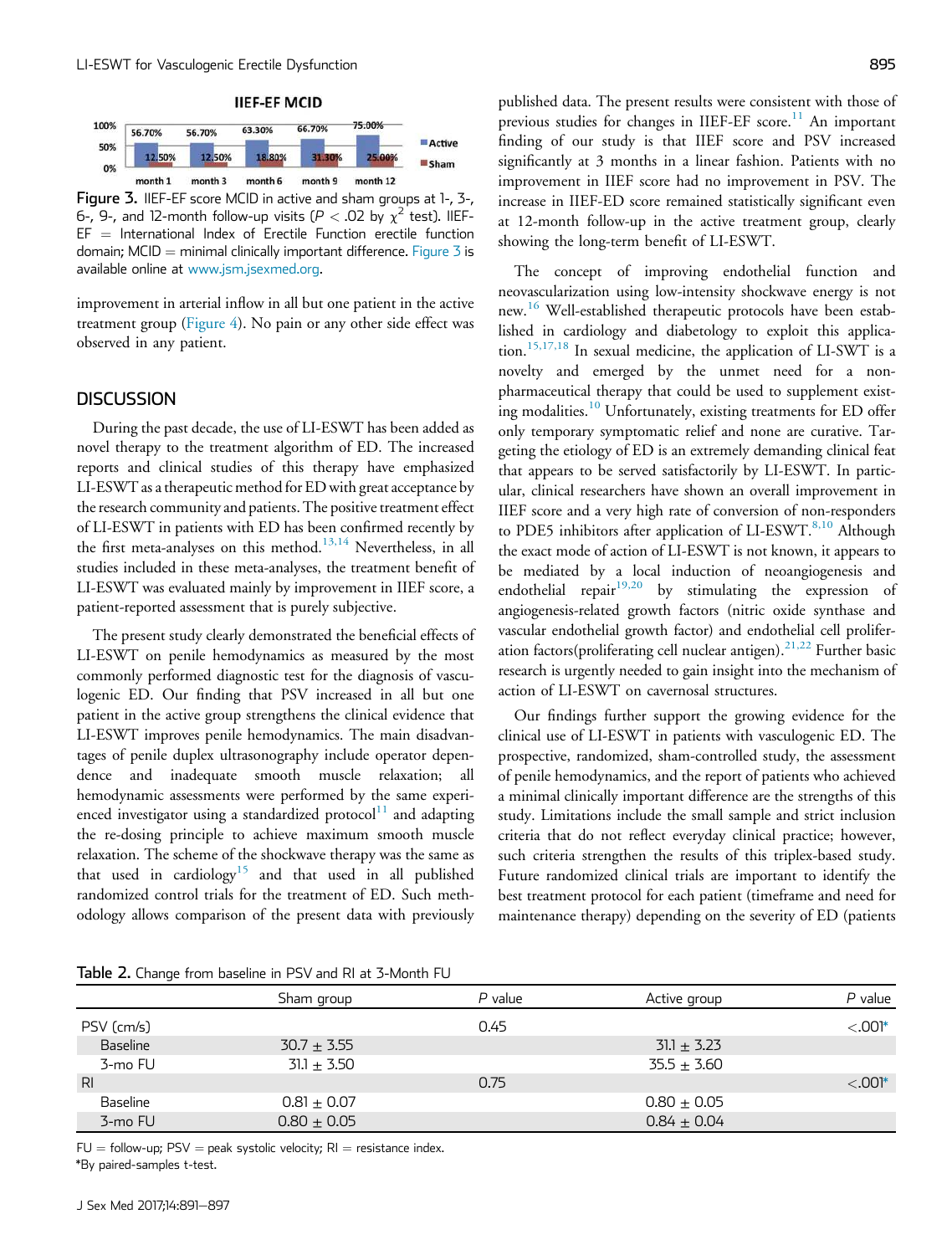<span id="page-5-0"></span>

Figure 4. Individual plots of maximum PSV at baseline and at 3 months after low-intensity shockwave therapy. All but one patient showed an increase in PSV in the active group. 3M FU = 3-month follow-up; Max PSV = maximum peak systolic velocity. Figure 4 is available online at [www.jsm.jsexmed.org.](http://www.jsm.jsexmed.org)

with mild or moderate ED might need fewer treatment sessions) and specific subpopulations such as those with diabetes and different age groups. Such research will identify those who could really benefit from this revolutionary therapy and make the indications of this novel treatment modality more accurate.<sup>[23,24](#page-6-0)</sup>

## **CONCLUSIONS**

The present study demonstrated the beneficial effect of LI-ESWT on penile hemodynamics. Also, the study confirmed previous findings that application of LI-ESWT to the penile shaft is safe and effective for the treatment of vasculogenic ED.

Corresponding Author: Dimitrios Hatzichristou, MD, PhD, FECSM, Center for Sexual and Reproductive Health, Leoforos Nikis 33, 54622, Thessaloniki, Greece. Tel: 302310228028; Fax: 302310228028; E-mail: [hatzichr@med.auth.gr](mailto:hatzichr@med.auth.gr)

Conflicts of Interest: D.H. has received speaker honoraria from Medispec, Dornier Med Tech, and Menarini; and has research grants from Medispec and Dornier Med Tech. The other authors report no conflicts of interest.

Funding: Medispec has offered the device and the probes for this study.

# STATEMENT OF AUTHORSHIP

### Category 1

(a) Conception and Design Dimitrios Hatzichristou

(b) Acquisition of Data

- Dimitrios Kalyvianakis
- (c) Analysis and Interpretation of Data Dimitrios Kalyvianakis; Dimitrios Hatzichristou

### Category 2

- (a) Drafting the Article Dimitrios Kalyvianakis; Dimitrios Hatzichristou
- (b) Revising It for Intellectual Content Dimitrios Kalyvianakis; Dimitrios Hatzichristou

#### Category 3

(a) Final Approval of the Completed Article Dimitrios Kalyvianakis; Dimitrios Hatzichristou

## **REFERENCES**

- 1. [Hatzimouratidis K, Amar E, Eardley I, et al. Guidelines on male](http://refhub.elsevier.com/S1743-6095(17)31261-4/sref1) [sexual dysfunction: erectile dysfunction and premature ejacula](http://refhub.elsevier.com/S1743-6095(17)31261-4/sref1)tion. [Eur Urol 2010;57:804-814](http://refhub.elsevier.com/S1743-6095(17)31261-4/sref1).
- 2. [Hatzimouratidis K, Salonia A, Adaikan G, et al. Pharmacotherapy](http://refhub.elsevier.com/S1743-6095(17)31261-4/sref2) [for erectile dysfunction: recommendations from the Fourth In](http://refhub.elsevier.com/S1743-6095(17)31261-4/sref2)[ternational Consultation for Sexual Medicine \(ICSM 2015\).](http://refhub.elsevier.com/S1743-6095(17)31261-4/sref2) J Sex [Med 2016;13:465-488](http://refhub.elsevier.com/S1743-6095(17)31261-4/sref2).
- 3. [Ito K, Fukumoto Y, Shimokawa H. Extracorporeal shock wave](http://refhub.elsevier.com/S1743-6095(17)31261-4/sref3) [therapy for ischemic cardiovascular disorders.](http://refhub.elsevier.com/S1743-6095(17)31261-4/sref3) Am J Cardiovasc [Drugs 2011;11:295-302.](http://refhub.elsevier.com/S1743-6095(17)31261-4/sref3)
- 4. [Moretti B, Notarnicola A, Maggio G, et al. The management of](http://refhub.elsevier.com/S1743-6095(17)31261-4/sref4) [neuropathic ulcers of the foot in diabetes by shock wave ther](http://refhub.elsevier.com/S1743-6095(17)31261-4/sref4)apy. [BMC Musculoskelet Disord 2009;10:54.](http://refhub.elsevier.com/S1743-6095(17)31261-4/sref4)